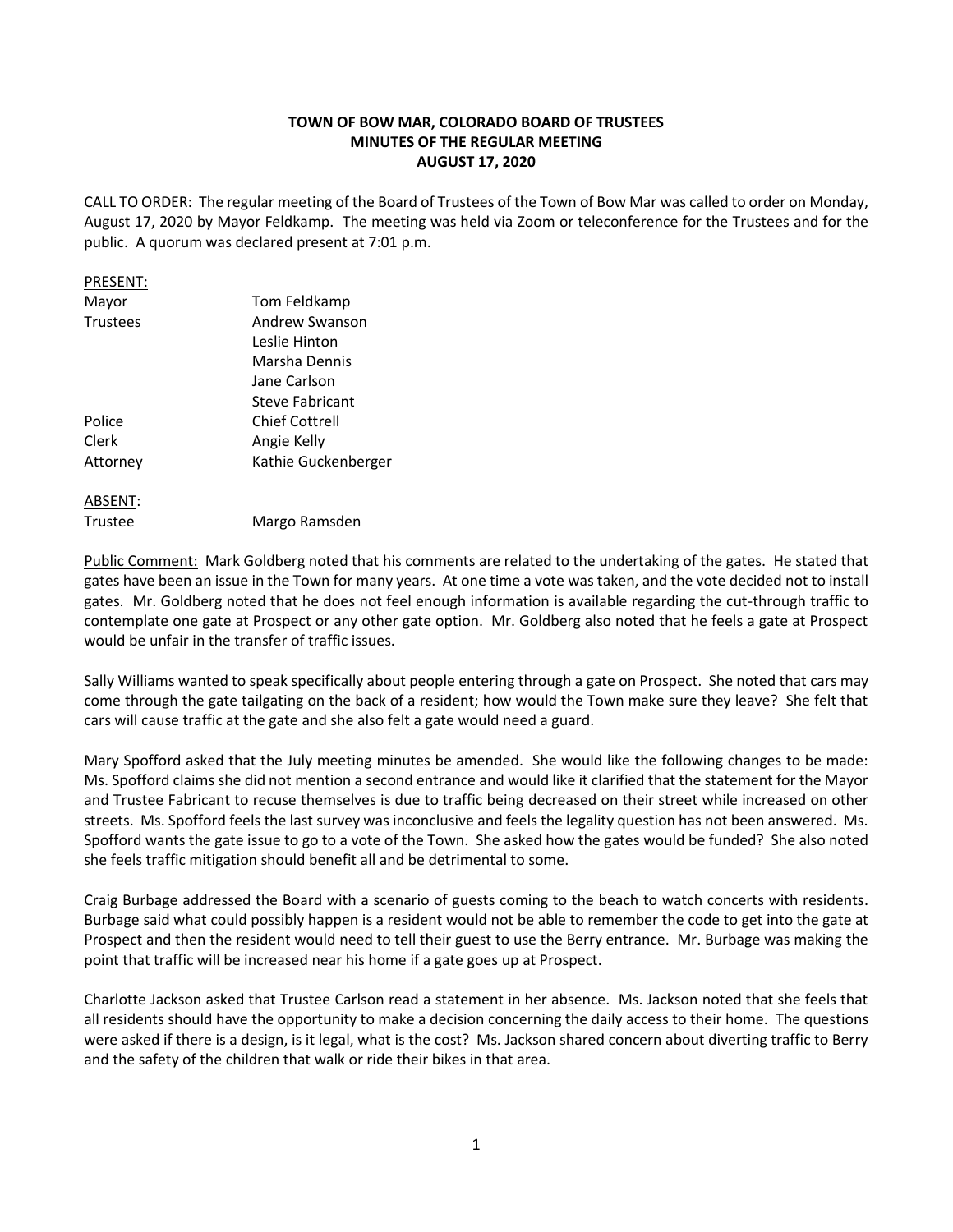Garret Baum noted he spoke last month and reiterated his time spent on the Board. He feels the gate issue should go to a vote of the Town since it will have significant impact on everyone.

Peter Duray-Bito spoke to say the next step should be to put the gate issue on a ballot. He noted that at one time, the Trustees committed to a Town vote for the gate issue and was curious what happened to that commitment. Mr. Duray-Bito also noted that he shares similar concerns as many of the other residents who spoke and noted that if the Town is going to be walled off, do it right.

Chris Kuelling reviewed the traffic study information in which it was concluded that 800 cars per day use the entrance. He also noted that the survey showed that the community agreed that the Town needs traffic control. He noted that the homeowners living on the streets being used for cut-through traffic have young children and visitors. He does not want to see someone get hit and killed by people cutting through Town.

Trustee Dennis moved to change the order of the agenda and discuss the traffic study and gates immediately. Upon a second, by Trustee Hinton, a vote was taken, and the motion carried unanimously.

Mayor Feldkamp noted that after the discussion tonight, the Trustees will be looking for feedback from the Town before decisions are made. One option could be a survey monkey to help decide next steps.

Trustee Fabricant noted, again, that he wanted to clear up his original statement. He did not say the Trustees would decide without Town feedback, he was simply stating a fact that the Trustees do have the authority to vote on the issue without a ballot issue. Next steps will depend on the feedback tonight as well as feedback from the Town. Trustee Fabricant shared pricing, obtained from the Town Engineer, to help outline a possible budget for a gate at Prospect. While the details of a gate plan have not been determined in their entirety, this outline of cost is a starting place for discussion. Once concept is a gate is closed during rush hour times and another option is the gate is closed 24/7. The gate of mention is a gate at Belleview and Prospect.

Trustee Hinton noted that getting feedback on only one gate does not make a lot of sense when the plan from Evans & Associates was for three gates. Trustee Fabricant noted that the current discussion is only for a gate at Prospect and would have to include a sidewalk at the Berry curve. Trustee Hinton noted that she disagrees with only one gate and wants to clarify if three gates are actually viable. Trustee Hinton noted it does not make sense to spend \$300k to test a gate if it is still unclear if three gates are an option. Discussion then took place among the Trustees about the possibility of having all streets gated. Trustee Swanson agreed with Trustee Hinton and noted if the end goal is to gate all three entrances, discussion needs to take place with the other municipalities involved before any decisions can be made. Trustee Carlson added that it does not seem to make sense to investigate only one gate without the information regarding the legality of gating all three entrances. Trustee Carlson added that the sidewalk at the Berry curve is a small point for the gate discussion. Trustee Fabricant noted he does not see gating Berry as an option. Trustee Swanson noted he would like to see the results of the survey associated with the one gate option, having provided all necessary information related to cost during that survey.

Discussion continued regarding the traffic flow and the possible effect of gating Prospect. The discussion took place about the cut through traffic at Sheridan not wanting to use the Prospect entrance which would make the gate there not helpful with the Sheridan to Berry cut through traffic. It was noted if the goal is risk mitigation, a gate at Prospect is a good first step but it is understood it will not eliminate all cut-through traffic. Trustee Fabricant noted that any decision will not make 100% of the Town happy but that the issue continuing to come up means something needs to be done.

Trustee Carlson and Trustee Dennis noted that specific outline of operation needs to be determined before a survey is released to ensure people have the full picture and are able to respond accordingly.

Funding was discussed and it was noted that the cost of one gate is something the Town could budget and pay for. Gating more entrances would likely take a mill levy increase and, therefore, the vote of the Town. Mayor Feldkamp also noted that a public/private funding concept is also an option.

Next steps were discussed and it was determined that Trustee Fabricant will draft a survey for the September meeting, a packet of information will be created for the public to help outline the information the Town currently has (including a legal summary), and the Trustees will review this at the September meeting. It was noted that if the majority of the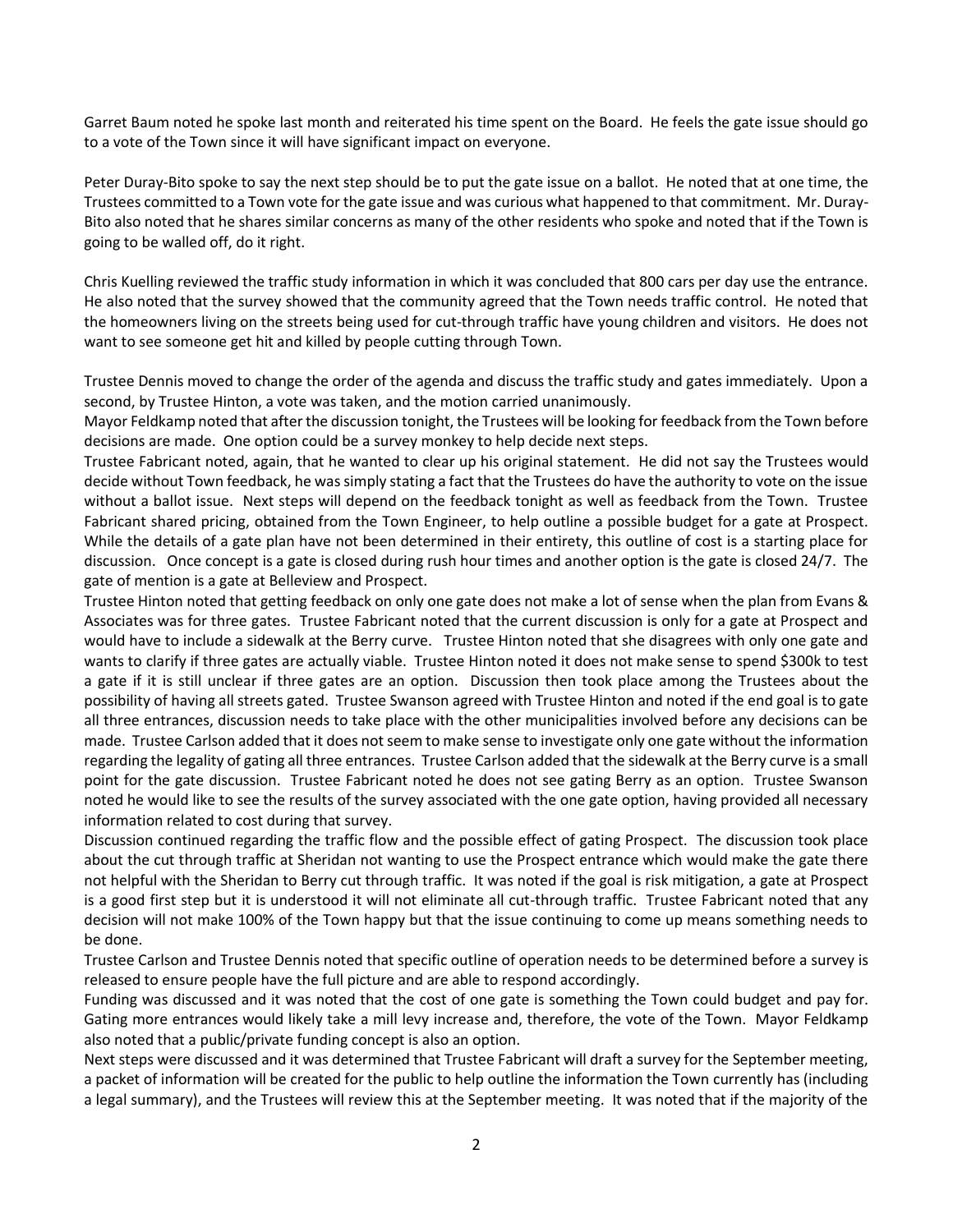Town responds to a survey in favor of the Prospect gate, then drawings and specifics can be determined. It was discussed, again, that some residents may not be able to answer the survey if they do not know about future gates at Berry or Sheridan. The consequences were discussed related to traffic getting stuck at the gate and causing delay problems. Trustee Fabricant noted that change will create some short-term problems but doing nothing about the traffic issue seems irresponsible as it has been an ongoing issue in the Town. Trustee Dennis noted that the gate at the beach is not as easy to manage as one might think so the Town should think about that when discussing gates.

Trustee Hinton asked Trustee Fabricant if he is committed to the gate issue going to a Town ballot? It was noted that the first step is a survey, once information is gathered and the pulse of the Town is taken, then the Trustees can determine what, if any, next steps are necessary. Mayor Feldkamp thanked Trustee Fabricant for his work on the issue and noted that many residents are in support of a gate and many residents are against a gate. The goal of the survey is to determine more concrete numbers of what that picture looks like. Since this issue keeps coming up, it does not seem it will be going away if the Trustees do nothing. Other options can be considered and if anyone has other ideas, it is important that they bring them forward.

## Consent Agenda:

Trustee Dennis moved to approve the items listed on the consent agenda with minutes amended. Upon a second, by Trustee Swanson, a vote was taken, and vote unanimous.

## Commissioners Reports:

Public Safety – Chief Cottrell reviewed the report provided to the Trustees and outlined a couple of vehicle break-ins. One of the license plates was obtained from the Flock cameras and they are working on finding the culprits. There was also a car accident to report on Sunset. Mayor Feldkamp made mention of the firework issues. Chief Cottrell said they have not received a lot of complaints. Trustee Fabricant asked about restricted traffic enforcement instead of gates or the possibility of reducing the speed limit. Chief Cottrell said they can step up enforcement but that is often met with complaints because many of the offending parties are residents. Regarding reducing the speed limit; 25 mph is the national standard and the traffic study showed speeding is not really an issue. Chief did mention dropping the speed limit on the Lakeshore curve to 15 mph for safety. Mayor Feldkamp asked about the trailers and RV enforcement. Chief noted that as soon as the Town passes the new ordinance, no more warnings will be given. Trustee Swanson noted he had asked Chief for historical data on traffic accidents to relate information for the gate issue. Chief noted the data did not show issue with vehicle-to-vehicle or vehicle-to-pedestrian accidents.

Finance – For the month of July, the total revenues were 90% of the year-to-date budgeted amount while operating expenses were at 31%. General Government was 43% of budget, Public Safety was 57% of budget, Parks and Recreation 48% of budget, and Public Works 5% of budget.

Total year-to-date operating surplus was \$538,311 and the net non-recurring income (building permits/road impact fees less building inspection expense) of \$99,479 results in a total year-to-date surplus of \$637,790.

In July, the Town collected \$188,946 in property tax and road mill funds. Other sources of revenue included specific ownership tax, highway user tax and Xcel franchise fee. The third quarter payment to Columbine Valley was made for police and building services. The Flock cameras were renewed at a cost of \$12,000. Landscape maintenance and sprinkler repairs were \$7,597. Weed and mosquito control was \$2,932. All other expenses were as anticipated.

Building – Trustee Carlson reviewed her report and emailed to the Trustees. In June, the Town collected \$9,459 in permit fees, \$3,960.11 in transportation utility fees, and \$540 in licensing for a total of \$13,959.11. Trustee Carlson noted the project on Sky Trail has been working on cleaning up their weeds. Trustee Carlson noted the DRB meeting was pushed back due to lack of quorum.

Parks and Recreation – Trustee Hinton noted business is normal around town. Irrigation was repaired at Sheridan. Street signs are almost done and they will be up before the next meeting. Trustee Hinton noted that Vegetation